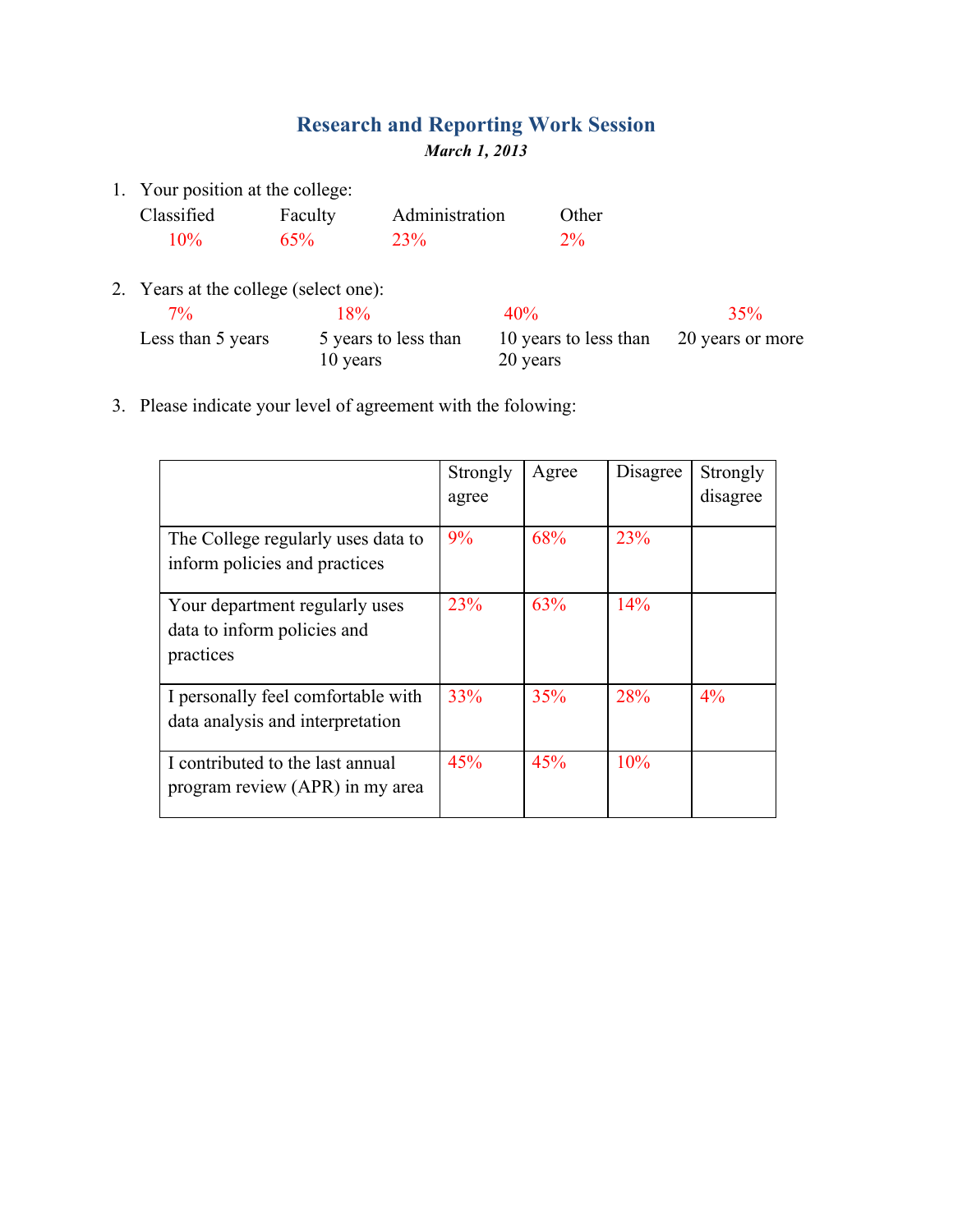2. If you are in a leadership role please indicate the role:

Committee Co-chair Department Chair Dean Chair Department Chair **Director** Administration – D.O. ASC Co-chair Lab Coordinator ASC Chair Manager VP Acad Sen/Enroll Mngt Co-chair Dept Chair Department Chair Dept Chair Co-chair Dept Chair/Academic Senate VP Dean College Council Dean Dept Chair College Council member; ISIT chair, budget, Curriculum Director Coordinator

## 5 What are the Institutional SLOs?

Sorry, I have no idea. Improve student success (I'm sure there are others) Get students to transfer to jobs/careers; improve student lives; establish lifelong learning habits Outcomes expected of grads (see college catalog) ??? Don't now (sic) ? – Does knowing the strategic goals count? ?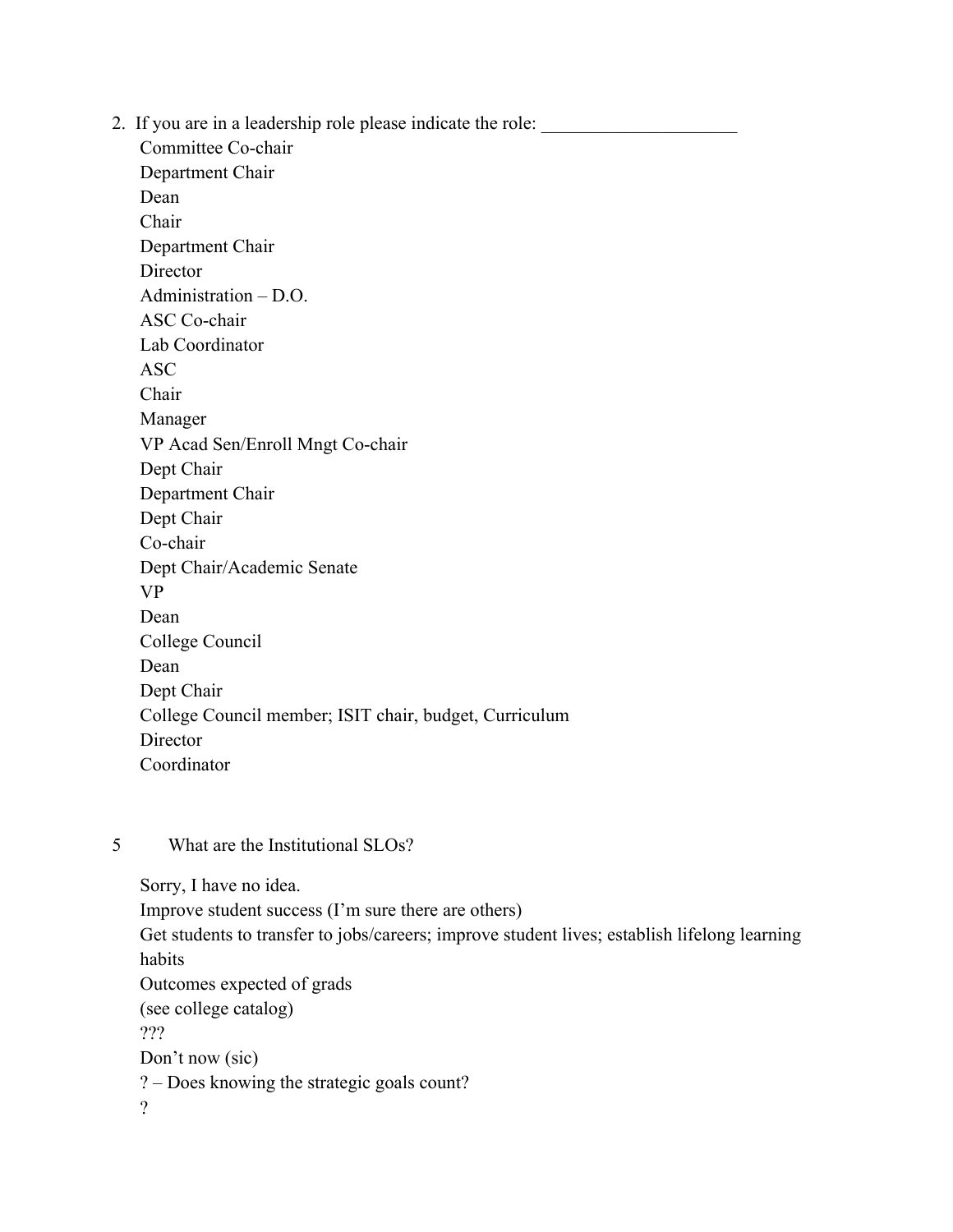A list of skills required (expected) for students

 $\gamma$ 

?

Ack

Not memorized life-long learning

Do we have or use them?

Words to satisfy some report

Student success, commen (?) integration

I have read them multiple times, but I don't have them memorized

Corpus Learning Outcomes

Student Success and retention

Meet needs of the community; increase success & retention

Student learning outcomes

Don't know without looking it up

Student success – improving student outcomes; institutional resources; institutional effectiveness

Student success; transfer; community involvement

I am really not certain

?

---

1. FTES/FTEF Student success, professional development

6 What are the GE SLOs?

Sorry, I have no idea. Gen Ed (our) goals for students Meet req. in each of the 1GETC or CSU or BG (?) areas Outcomes expected of people completing GE (see college catalog) ??? Don't know ? ? ? List of learning outcomes for each Gen Ed area Critical thinking

?

Ack

Not memorized critical thinking